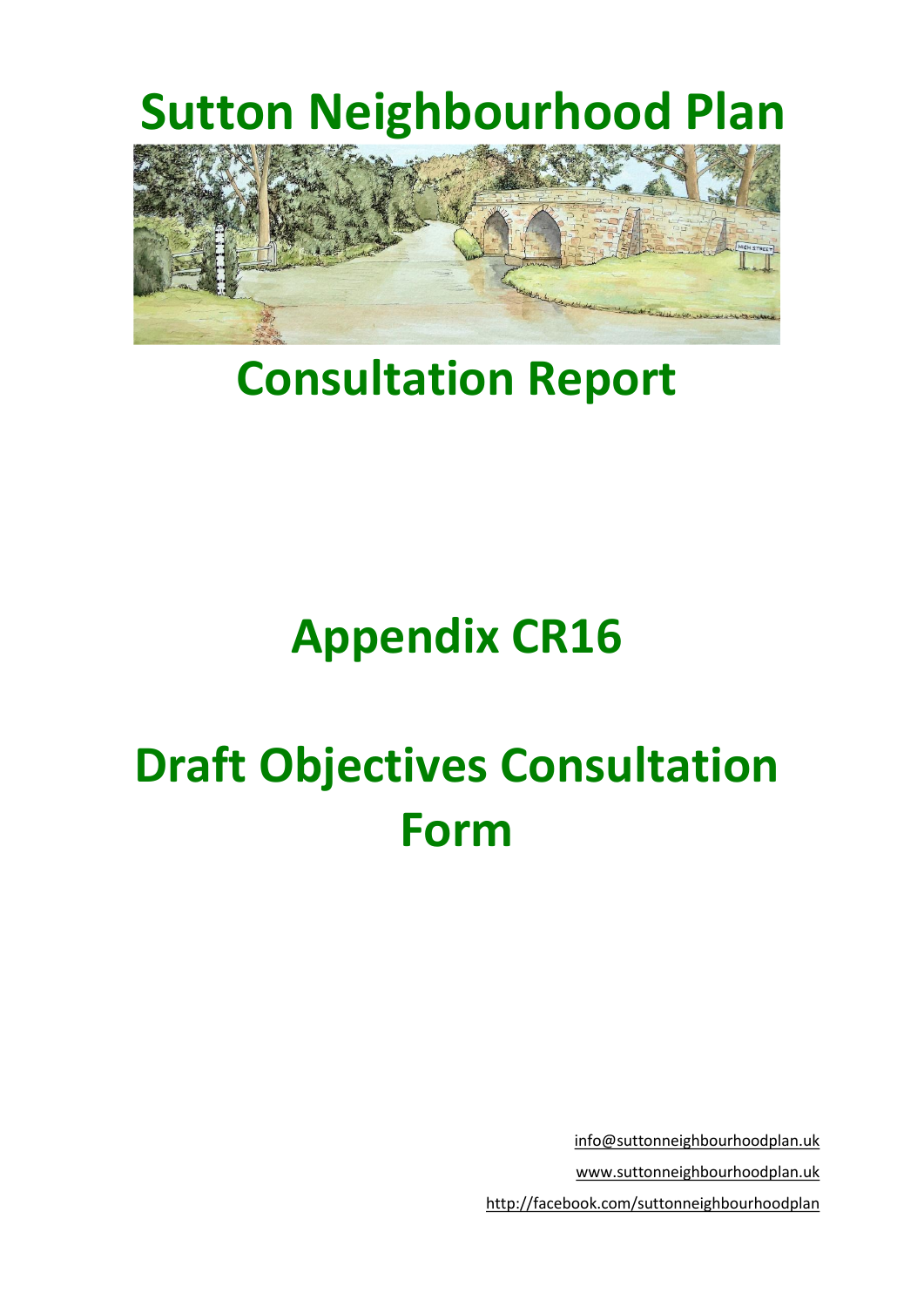[This page has been left intentionally blank]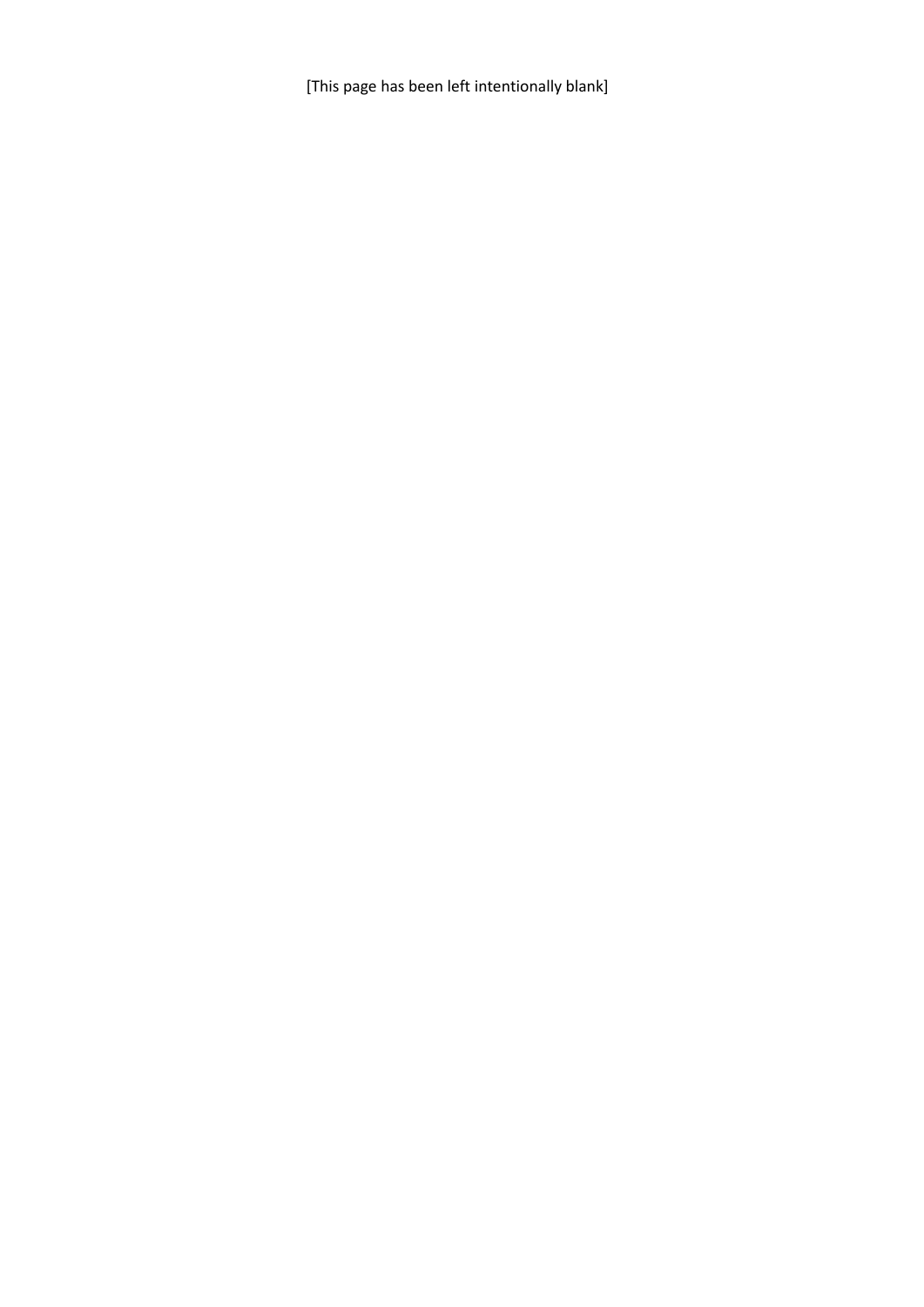#### **Sutton Neighbourhood Plan DRAFT Objectives**

- 1. To protect the rural, tranquil and recreational character of Sutton parish, conserving and enhancing the attractiveness of the countryside, the landscape and biodiversity.
- 2. To maintain countryside gaps between Sutton and the surrounding towns and villages to prevent coalescence between settlements and ensure that the village remains a small and discreet rural settlement.
- 3. To reinforce the rural character and local distinctiveness by retaining, expanding and enhancing hedgerows, trees, woodlands and key views within Sutton.
- 4. To preserve and enhance Sutton's extensive natural and ecological environments, ensuring that habitats are protected and enhanced.
- 5. To preserve, and where practical enhance, Sutton's dark skies, natural resources and exposed geology.
- 6. To recognise the importance of green spaces; to protect and enhance the existing green spaces, to improve access to green spaces and to designate new green spaces for wildlife, residents and visitors of all ages to enjoy.
- 7. To improve, extend and enhance the safety, quality and connectivity of the rights of way network for walking, horse-riding and cycling within the parish and into adjoining parishes.
- 8. To preserve and enhance the rich heritage and character of the parish, including the ford, packhorse bridge, conservation areas, listed buildings and their settings, and the historical landscape.
- 9. To retain and enhance the existing important community assets, and provide new community assets, sympathetic to the scale, character and rural nature of the parish.
- 10.To provide and improve facilities for children and young people.
- 11.To support a mix of housing, in accordance with the findings of the Housing Needs Survey, based on current and future demographic trends, market trends and the needs of different groups in the parish.
- 12.To ensure that any developments are small scale, well designed, are of the highest quality, positively contribute to or improve the local infrastructure and reflect the local and rural character of the parish.
- 13.To support small scale local businesses and ensure the impact of new business development is sustainable, and in keeping with the rural and agricultural character of the area.
- 14.To support opportunities for reducing the speed and volume of motorised traffic, as well as improving the parking arrangements in Sutton Village.
- 15. To minimise and mitigate the impact of any large or strategic developments within, or close to, Sutton parish.